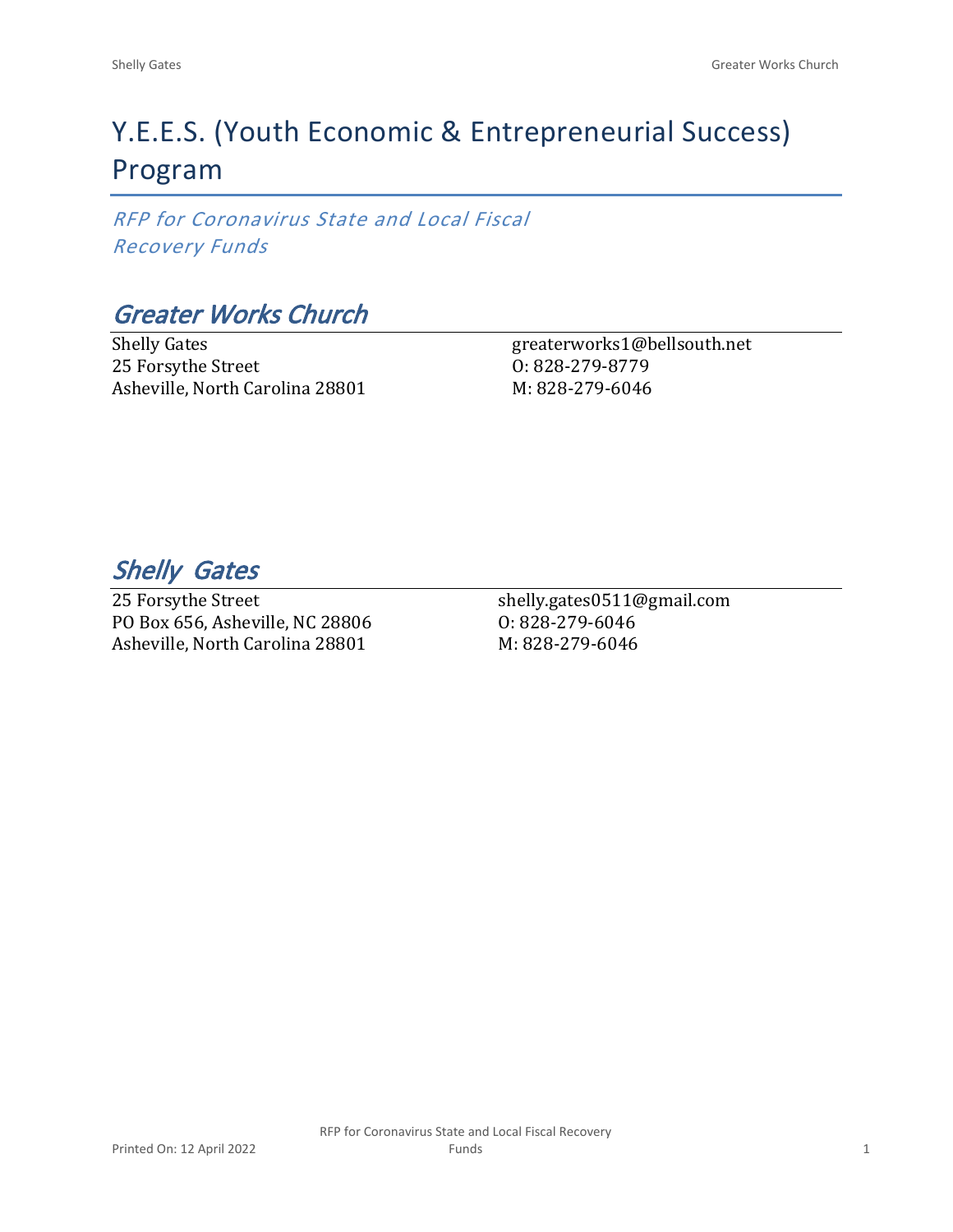# Application Form

# *Question Group*

Buncombe County requests proposals for projects to help the community recover from and respond to COVID-19 and its negative economic impacts.

Buncombe County has been awarded \$50,733,290 in Coronavirus State and Local Fiscal Recovery Funds (Recovery Funding), as part of the American Rescue Plan Act. To date, Buncombe County has awarded projects totaling \$23,093,499, leaving a balance of \$27,639,791 available to award.

Visit [http://www.buncombecounty.org/recoveryfundinghttp://www.buncombecounty.org/recoveryfundingwww.b](http://www.buncombecounty.org/recoveryfunding) [uncombecounty.org/recoveryfundinghttp://www.buncombecounty.org/recoveryfundinghttp://www.buncombeco](http://www.buncombecounty.org/recoveryfunding) [unty.org/recoveryfundinghttp://www.buncombecounty.org/recoveryfundinghttp://www.buncombecounty.org/re](http://www.buncombecounty.org/recoveryfunding) [coveryfunding](http://www.buncombecounty.org/recoveryfunding) for details.

This infusion of federal resources is intended to help turn the tide on the pandemic, address its economic fallout, and lay the foundation for a strong and equitable recovery.

Buncombe County is committed to investing these funds in projects that:

- Align to county strategic plan and community priorities
- Support equitable outcomes for most impacted populations
- Leverage and align with other governmental funding sources
- Make best use of this one-time infusion of resources
- Have a lasting impact

Proposals shall be submitted in accordance with the terms and conditions of this RFP and any addenda issued hereto.

Click [here](https://www.buncombecounty.org/common/purchasing/Buncombe%20Recovery%20Funding%20RFP%202022.pdf) for the full terms and conditions of the RFP

# **Organization Type\***

Nonprofit

# **Nonprofit documentation**

If nonprofit, attach IRS Determination Letter or other proof of nonprofit status.

Greater Works COGIC IRS - 501-C-3 Ltr..pdf

# **Name of Project.\***

Y.E.E.S. (Youth Economic & Entrepreneurial Success) Program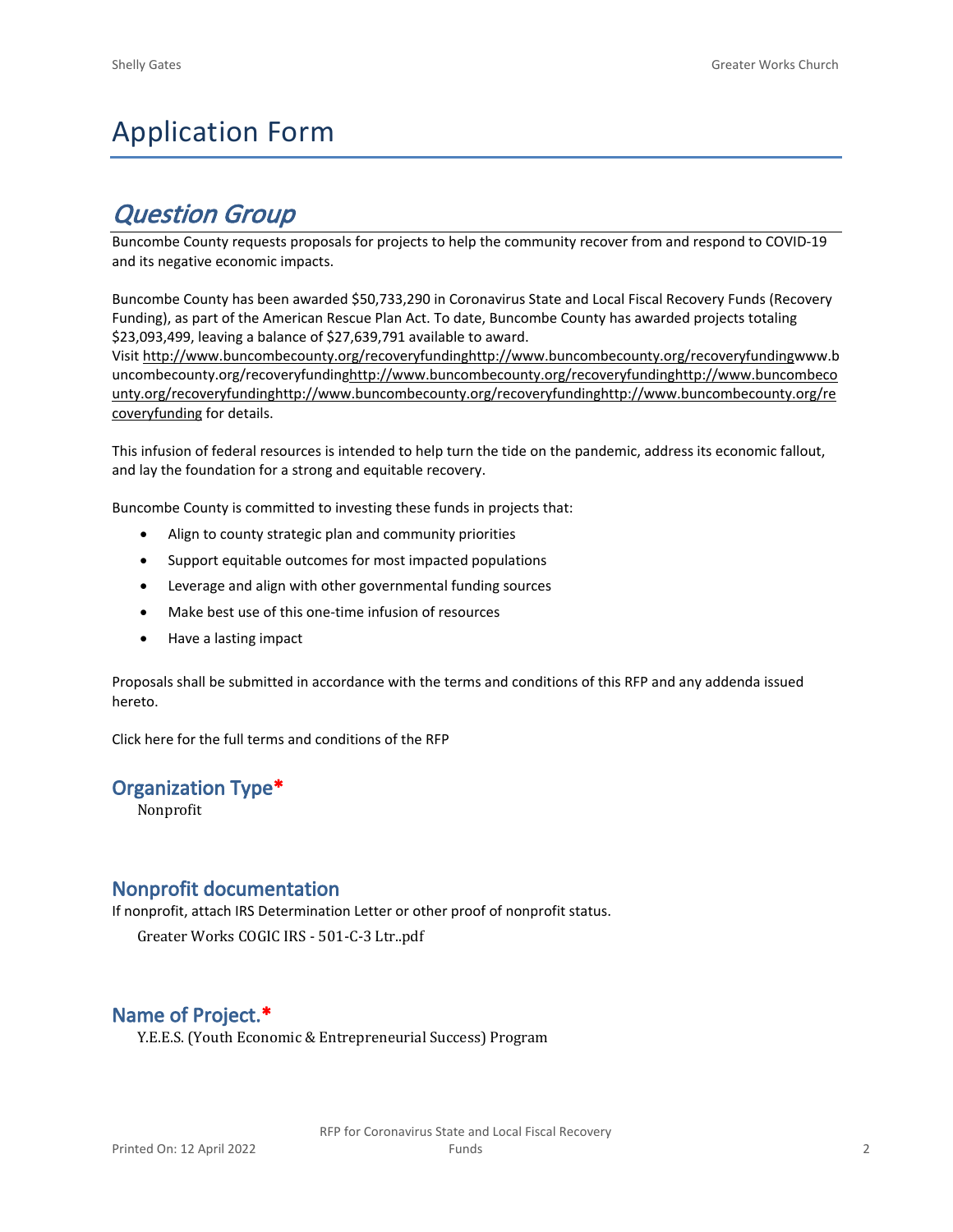### **New/Updated Proposal\***

Is this a new project proposal or an updated version of a proposal submitted during the earlier (July 2021) Recovery Funding RFP?

Updated version of previously submitted proposal

## **Amount of Funds Requested\***

\$30,000.00

# **Category\***

Please select one:

- Affordable Housing
- Aging/Older Adults
- Business Support/Economic Development
- Environmental/Climate
- Homelessness
- K-12 Education
- Infrastructure and/or Broadband
- Mental Health/Substance Use
- NC Pre-K Expansion
- Workforce

Services for disproportionately impacted communities

## **Brief Project Description\***

Provide a short summary of your proposed project.

The Y.E.E.S. program will provide financial literacy, economic and entrepreneurial education and skills for youth (at risks children living in poverty) needed for a lifetime of success and fulfillment in order to build resilience and that will result in increased well-being, opportunities and equity in our community. The program will be at no cost to participants.

### **Project Plan\***

Explain how the project will be structured and implemented, including timeframe.

The program will be one-year broken into a quarterly groups of up to ten youth with each participant being a part of a three-month economic and entrepreneurial skills training program. The initial or introductory phase will be a one-week camp each quarter (either in-person and/or virtual) with follow-up monthly or occasional week-end meetings to gauge learning retention and application. Additionally trainings, presentations and/or business field trips will be scheduled throughout the year to increase learning and exposure to business owners. Program will be implemented using curriculum and specialty tracks developed

> RFP for Coronavirus State and Local Fiscal Recovery Funds 3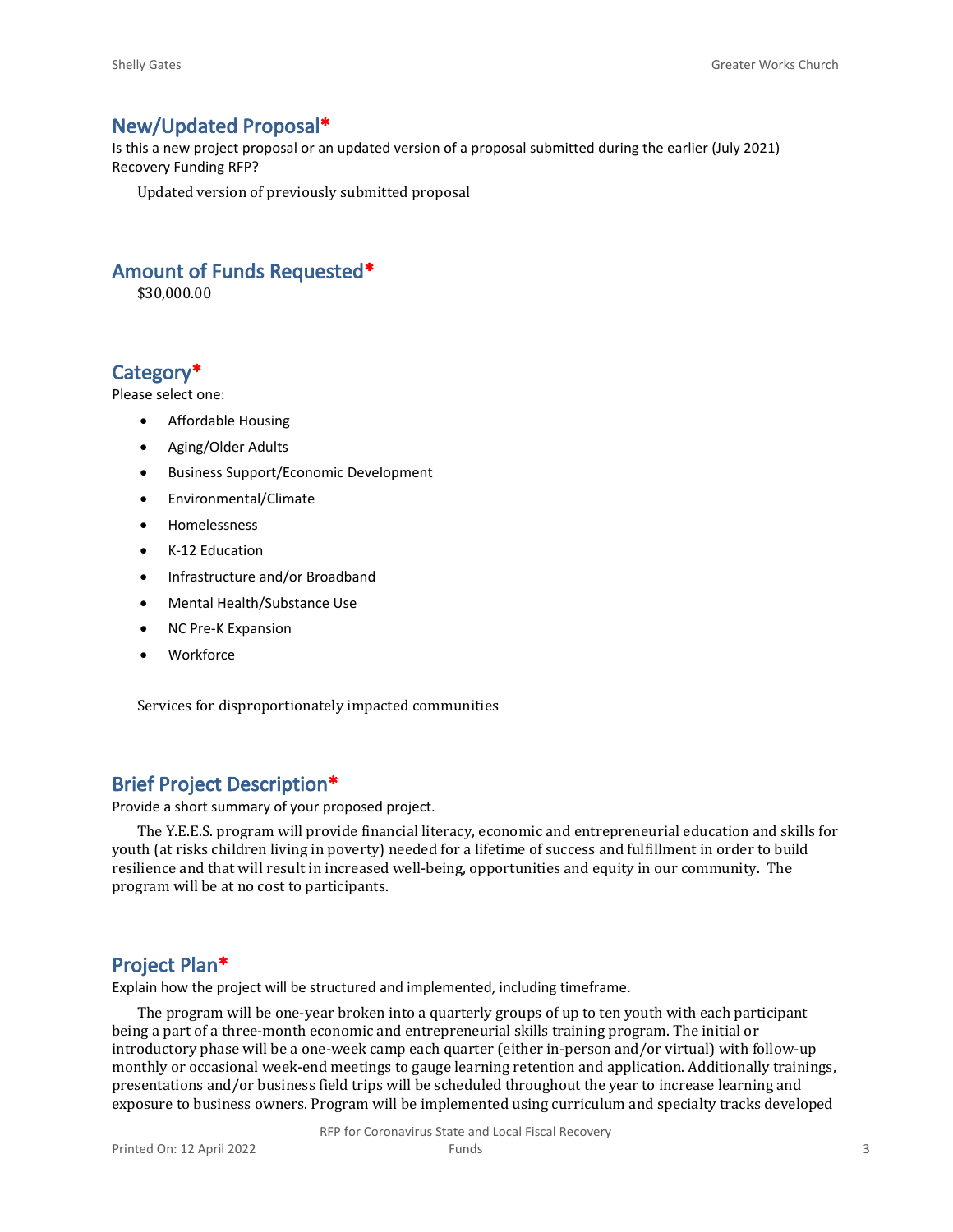by recognized leaders in youth entrepreneurship education and financial literacy with the following program components:

- basic financial concepts;
- how money works;
- saving and investing; and
- entrepreneurship

#### **Statement of Need\***

Describe the need that this project will address. Include data to demonstrate the need, and cite the source of the data.

The Y.E.E.S. program is built on the premise that all Americans benefit by the economic well-being of all races and people. With the successful implementation of this program, the goal is not only to bring economic education to the youth in Blacks/African American households where there is a significant wealth gap but also for households in Buncombe County who live in poverty. The objective is to inspire and create a desire in the youth to become entrepreneurs; to become asset builders by saving and investing; to bridge racial wealth inequality and help close the racial wealth gap. See Disparities in Wealth by Race and Ethnicity in the 2019 Survey of Consumer Finances from https://www.federalreserve.gov/econres/notes/feds-notes/disparitiesin-wealthby-race-and-ethnicity-in-the-2019-survey-of-consumer-finances-20200928.htm for more information. See also Asheville poverty by race: https://worldpopulationreview.com/us-cities/asheville-ncpopulation

The following is a quote from https://nifa.usda.gov/youth-financial-education on youth financial education: (NIFA - National Institute of Food and Agriculture)

"Many young people are unskilled in managing their personal finances, yet this crucial life skill will greatly affect their future economic well-being. NIFA is working with its partners in Extension and non-profit organizations to help America's youth understand the basics of money management, and develop sound financial habits to expand their opportunities for the rest of their lives."

The Youth Economic & Entrepreneurial Success (Y.E.E.S.) program will help with this life skill and educate our youth to be financial literate; ignite their potential for entrepreneurship; and with the long-term goal of helping them become economically self-sustainable adults in their families and communities.

#### **Link to COVID-19\***

Identify a health or economic harm resulting from or exacerbated by the public health emergency, describe the nature and extent of that harm, and explain how the use of this funding would address such harm.

The COVID-19 pandemic highlighted and in many cases had a negative impact on the financial conditions of many individuals and families. In a poll conducted in late 2020, 59% of the respondents stated they experienced a financial setback during the year. In the same poll, 74% percent hoped to improve their financial literacy; and 63% regret not taking their finances more seriously sooner."

Although the results were from American adults, this provided insight and opportunity on how we can position our youth for greater financial security and success and provide a jumpstart on their future wellbeing.

Families living in poverty often times do not have access to financial resources to weather a public health emergency. As a result, they may not be able to respond to life events and unexpected expenses, such as loss

RFP for Coronavirus State and Local Fiscal Recovery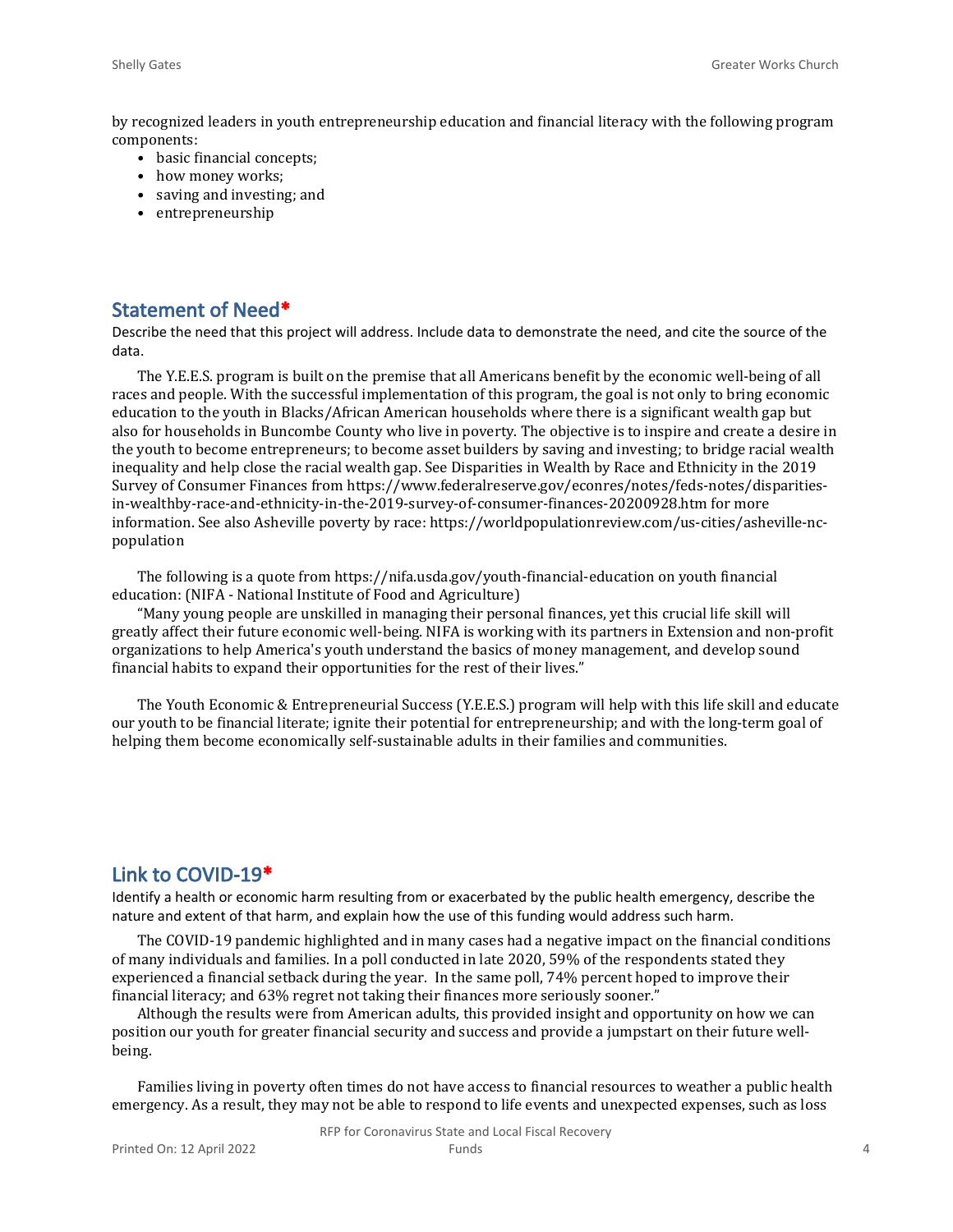of income and virtually any expenses that may result from the public health emergency. The funding will be used to help the households in poverty start on the path to create savings and wealth to carry them through financial and economic impacts of public health emergencies and to become financial literate and inspire to become potential future entrepreneurs.

# **Population Served\***

Define the population to be served by this project, including volume and demographic characteristics of those served.

Initially for youths in grades 5-8 living in poverty or experiencing racial inequities in wealth. The goal is to reach 40 youth, equating to up to 10 participants per quarter with potential to expand to youths in grades 9- 12. The future goal is to ultimately expand Y.E.E.S. into low-income communities housing and in the schools.

## **Results\***

Describe the proposed impact of the project. List at least 3 performance measures that will be tracked and reported. If possible, include baselines and goals for each performance measure.

The proposed impact is to change the paradigm, projections and problems of economic and financial disparity, inequalities and lack of education in order to lead to the economic well being of the families and other communities as a whole. This objective is planned to be accomplished through engaging youth in activities that will educate, equip and empower them

- 1) to have a strong financial foundation at an early age;
- 2) increase their financial literacy to understand financial principles and concepts; and
- 3) provide opportunities for them to invest in their future.

#### **Evaluation\***

Describe the data collection, analysis, and quality assurance measures you will use to assure ongoing, effective tracking of contract requirements and outcomes.

Evaluations will be based youth understanding on principles and concepts through application and pre/post surveys completed as part of curriculum

Success will be measured through completion of the courses in which certificates of completion and earning bucks towards incentives are provided after successfully completing quizzes.

Information will be gathered with permissions from parents and youths will be mentored throughout the program year to track application of learning and program success

#### **Equity Impact\***

How will this effort help build toward a just, equitable, and sustainable COVID-19 recovery? How are the root causes and/or disproportionate impacts of inequities addressed?

The Y.E.E.S. program is built on the premise that all Americans benefit by the economic well-being of all races. However, there is a significant wealth gap in America when comparing Blacks/African Americans to other races. As stated previously, with the successful implementation of this program, the goal is not only to bring economic education to the youth in Blacks/African American households but others regardless of race and to create a desire in the youth to become entrepreneurs; to become asset builders by saving and investing but also bridge racial wealth inequality and help close the racial wealth gap. Today's youth and future

RFP for Coronavirus State and Local Fiscal Recovery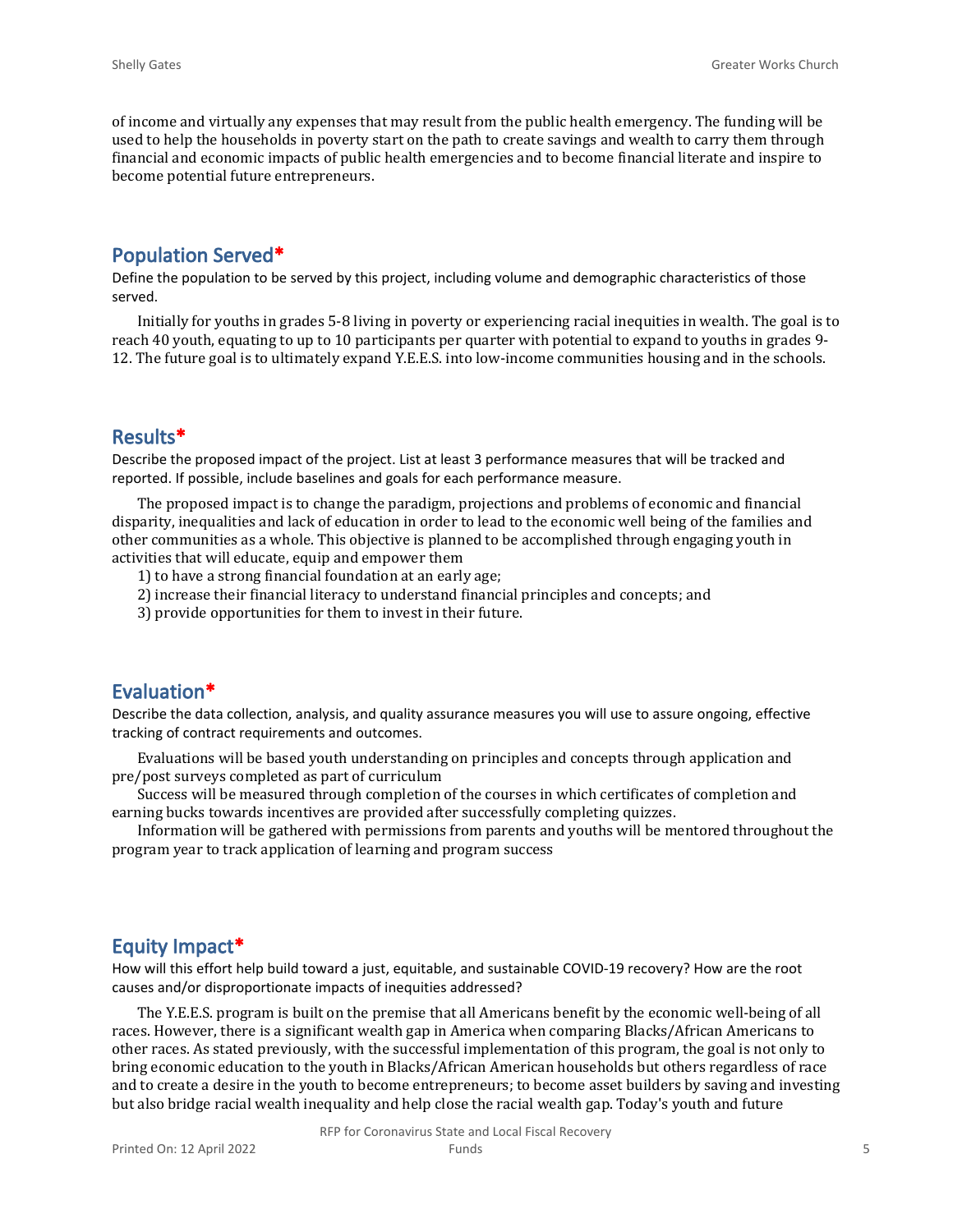generations may have to shoulder some of the long-term economic impacts of the recovery. This may further exacerbate inequities and inequalities of youth in families currently living in poverty and widen the wealth gap among races. The program will expose, educate and equip our youth on how to make and manage money and other financial principles and practices; help shape money mindsets; and provide age appropriate economic and entrepreneurial curriculum which will help them be a part of building financial stability and resiliency in their family and community..

# **Project Partners\***

Identify any subcontractors you intend to use for the proposed scope of work. For each subcontractor listed, indicate:

1.) What products and/or services are to be supplied by that subcontractor and;

2.) What percentage of the overall scope of work that subcontractor will perform.

Also, list non-funded key partners critical to project.

N/A

Although there will not be subcontractors, we will partner (in-kind support) with guest speakers and professionals in the area of finance, banking and business to facilitate learning sessions and discussions. Camps, classes, courses, webinars virtual and in-person with follow-up will be held throughout the year. Y.E.E.S. program will also be delivered through collaboration with other organizations who have programs and events for specifically targeted for youths to incorporate Y.E.E.S.in their program structure/offerings.

# **Capacity\***

Describe the background, experience, and capabilities of your organization or department as it relates to capacity for delivering the proposed project and managing federal funds.

Shelly Gates - Y.E.E.S Director is a Certified Government Financial Manger, a Certified Executive and Life Coach and retired from a 34 year in federal government financial management. Additionally, she is

Tonja Poole - Program Facilitator has a B.S. in Finance and Associates in Accounting and several years of experience and training in the area of finance, accounting and business

# **Budget\***

Provide a detailed project budget including all proposed project revenues and expenditures, including explanations and methodology. For all revenue sources, list the funder and denote whether funds are confirmed or pending. For project expenses, denote all capital vs. operating costs, and reflect which specific expenses are proposed to be funded with one-time Buncombe County Recovery Funds.

Download a copy of the budget form [HERE](https://buncombecounty.org/common/community-investment/grants/early-childhood-education/Recovery-Funds-budget-template.xlsx). Complete the form, and upload it using the button below.

Greater Works Recovery-Funds-budget-template.xlsx

# **Special Considerations\***

Provide any other information that might assist the County in its selection.

YEES Program Special Considerations - Buncombe County COVID Recovery Funds Application.pdf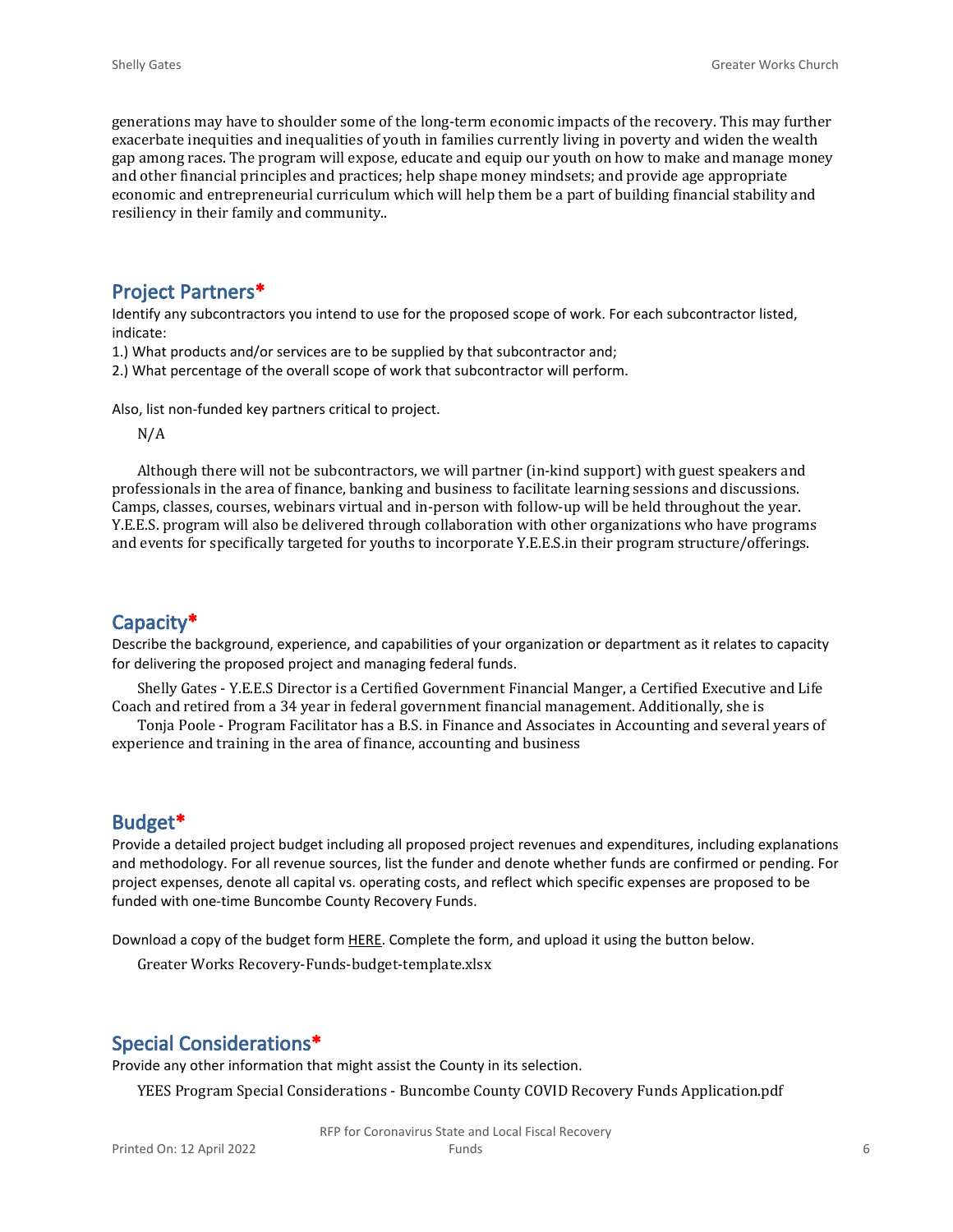Funds will be used for a curriculum specifically designed for youth on the following topics: basic financial concepts; how money works; saving and investing; and introducing the youth to entrepreneurship training through experiential and facilitated learning activities. entrepreneurship. In addition to curriculum, funds will also be used for facilitator training; purchase equipment and supplies for participants; provide incentives for savings and investing; conferences, field trips, marketing, continued learning and membership to programs for participants, etc. .

Along with facilitated in-person and virtual learning, each participant will

- receive materials, workbooks, and a t-shirt
- have opportunity to participate in a youth business fair

• be provided a source to open an account to learn how to manage money and receive ongoing support and training

- hear from guest speakers and professionals in the area of finance and business
- be presented with opportunities to explore small business ventures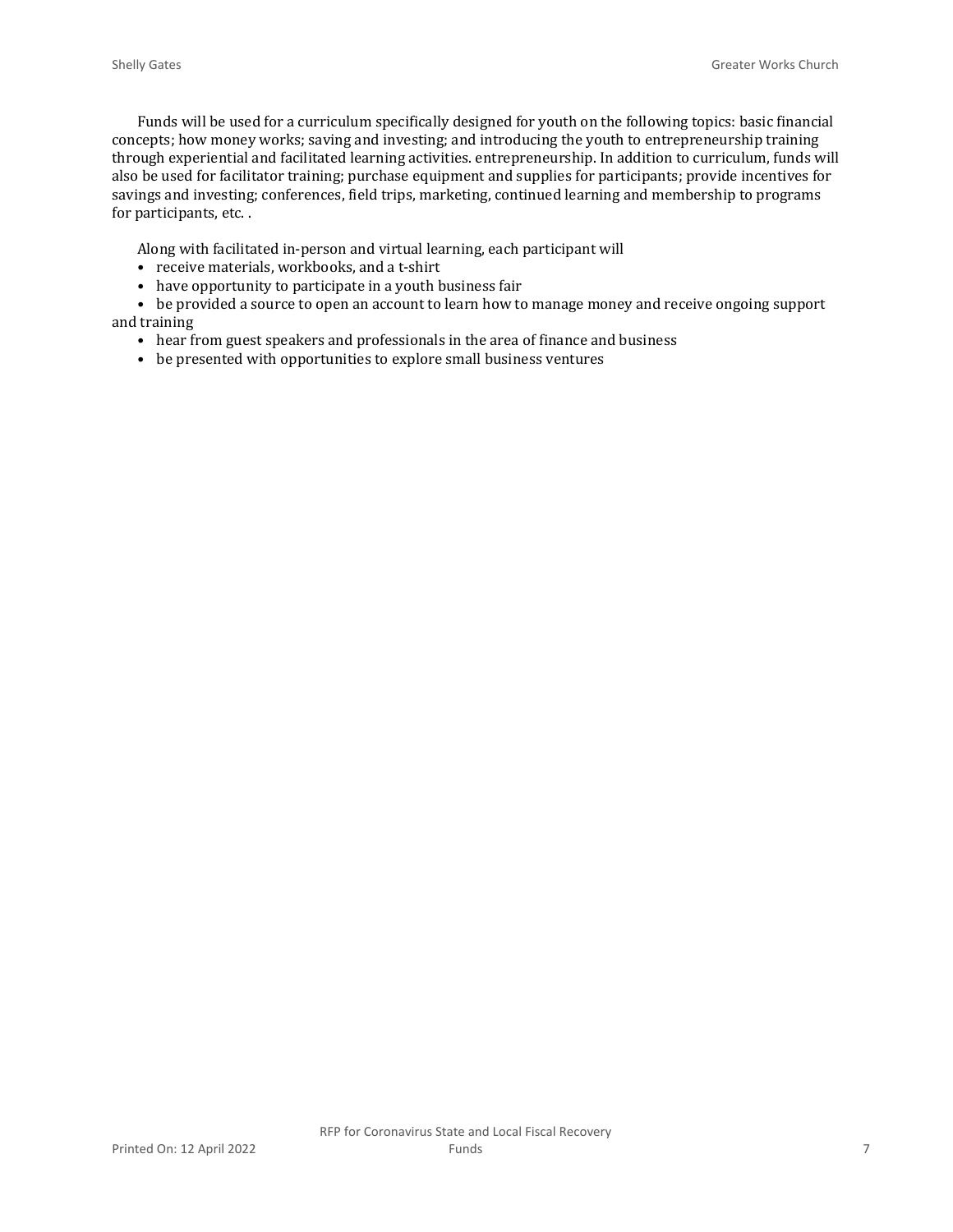# File Attachment Summary

# *Applicant File Uploads*

- Greater Works COGIC IRS 501-C-3 Ltr..pdf
- Greater Works Recovery-Funds-budget-template.xlsx
- YEES Program Special Considerations Buncombe County COVID Recovery Funds Application.pdf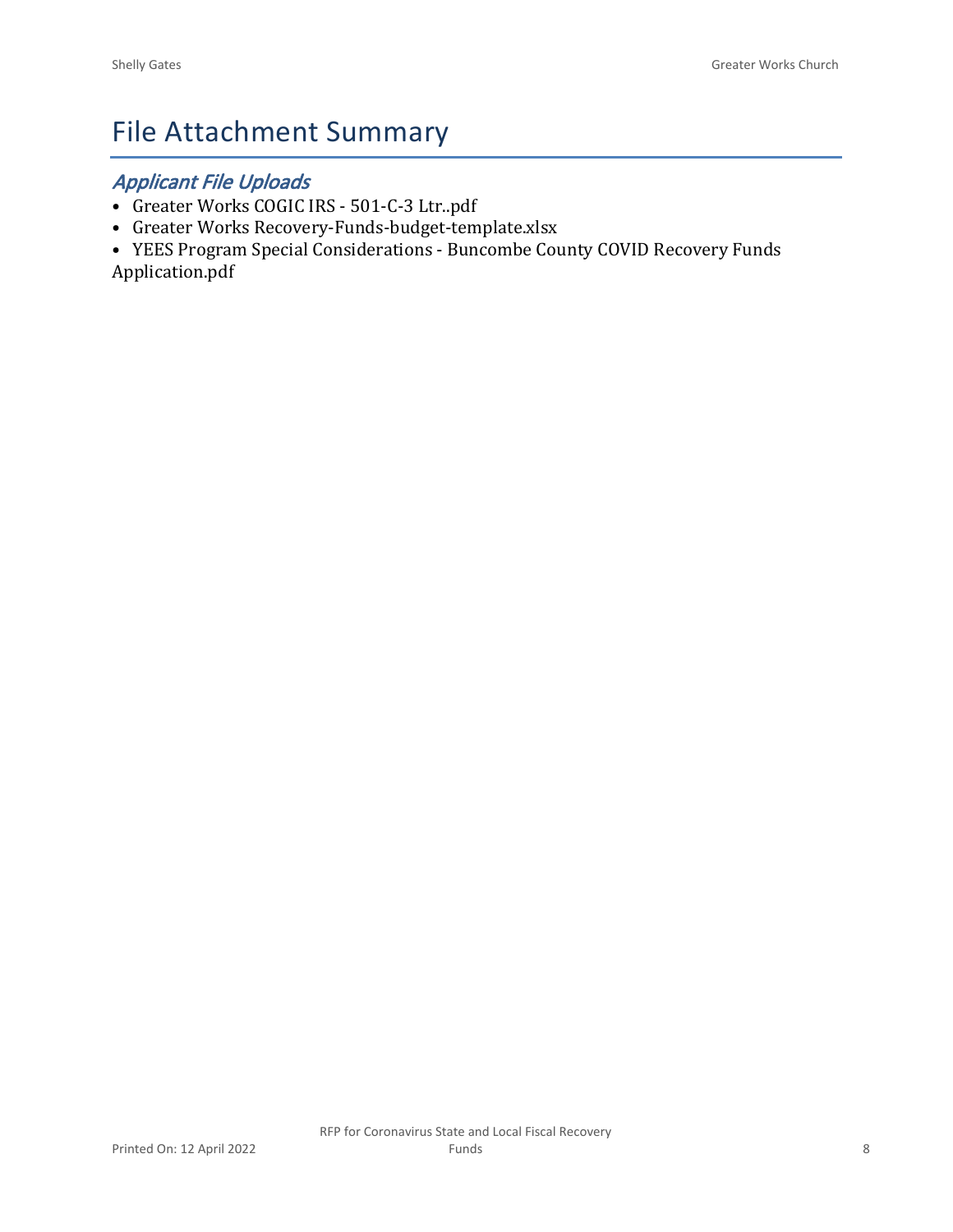MAR *21* 2008 Date:

GREATER WORKS CHURCH OP GOD IN **CHRIST** C/O RONALD D GATES PO BOX 656 ASHBVILLE, NC 28802- 0656

Employer Identification Number: 77-0702500 DLN: 17053052018008 Contact Person: WINNIE W LEE 1Dft 31208 Contact Telephone Number: (B77) 823-5500 Accounting Period Ending: December 31 Public Charity Status: 170 (b) (1) (A) *(i)*  Form 930 Required: No Effective Date of Exemption; December 28, 2007 Contribution Deducibility: Yes Addendum Applies: No

Dear Applicant:

We are pleased to inform you that upon review of your application for tax exempt status we have determined that you are exempt from Federal income under section 501(c)(3) of the Internal Revenue Code. Contributions to you are deductible under section 170 of the Code. You are also qualified to receive tax deductible bequests, devises, transfers or gifts under section 2055, 2106 or 2522 of the Code. Because this letter could help resolve any questions regarding your exempt status, you should keep it in your permanent records.

Organizations exempt under section 501(c)(3) of the Code are further classified as either public charities or private foundations. We determined that you 'are a public charity under the Code section(s) listed in the heading of this "' " letter.

Please see enclosed Publication 4221-PC, Compliance Guide for 501{c)(3) Public Charities, for some helpful information about your responsibilities as an exempt organization.

Letter 947 (DO/CG)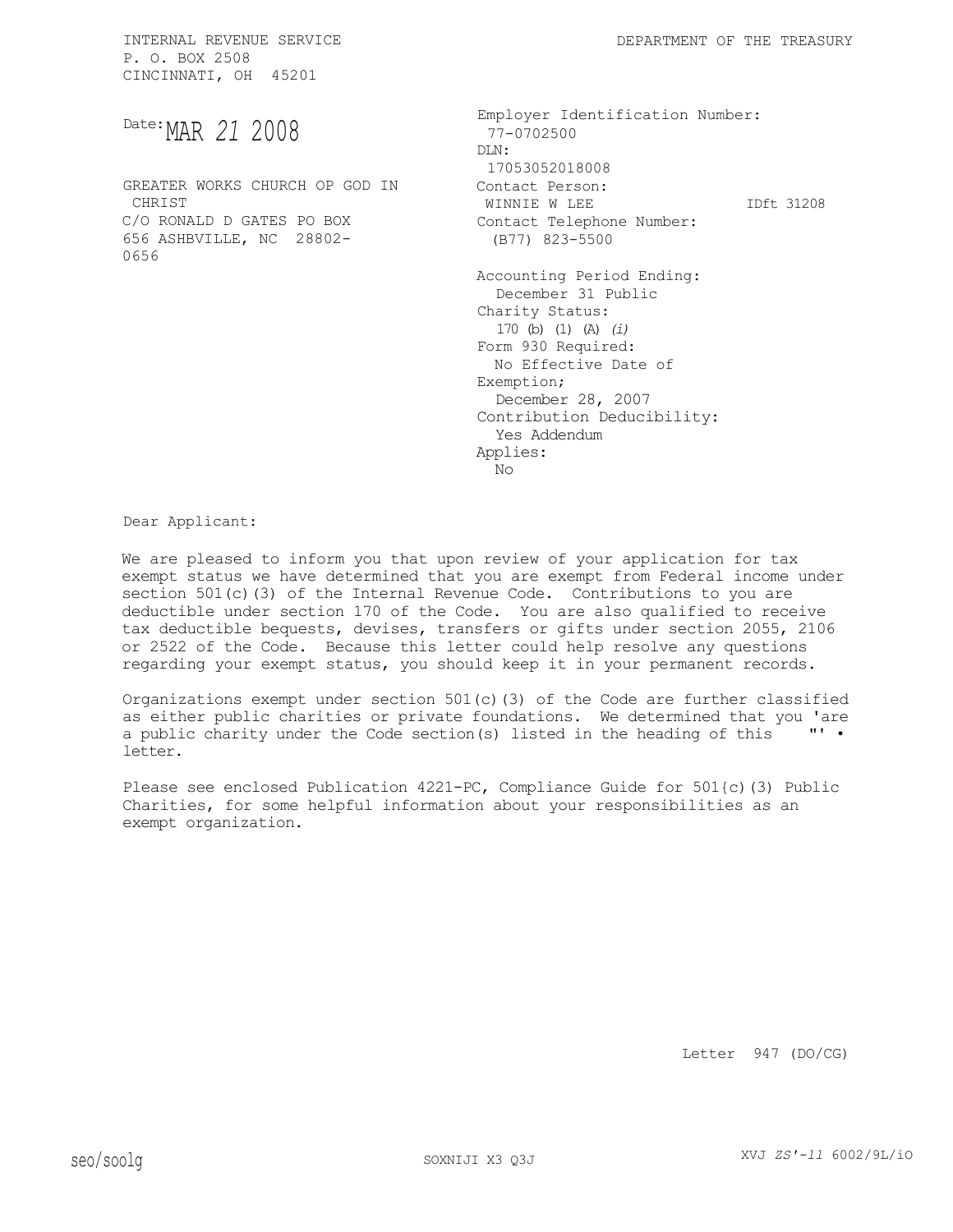#### **Coronavirus State and Local Fiscal Recovery Funds Proposed Project Budget**

| Organization Name: | <b>Atom Worke COOLS</b><br>, wurs COGI             |
|--------------------|----------------------------------------------------|
| Project Name:      | (Youth Economic & Entrepreneurial Success) Program |
| Amount Requested:  | \$30,000                                           |

| Proposed Project Revenue Funder        | Amount    | <b>Confirmed or Pending?</b> | <b>Notes</b> |
|----------------------------------------|-----------|------------------------------|--------------|
| Proposed Buncombe COVID Recovery Funds | \$30,000  |                              |              |
| List other sources here                |           |                              |              |
| List other sources here                |           |                              |              |
| List other sources here                |           |                              |              |
| List other sources here                |           |                              |              |
| List other sources here                |           |                              |              |
| List other sources here                |           |                              |              |
| List other sources here                |           |                              |              |
| List other sources here                |           |                              |              |
| List other sources here                |           |                              |              |
| List other sources here                |           |                              |              |
| List other sources here                |           |                              |              |
| List other sources here                |           |                              |              |
| List other sources here                |           |                              |              |
| List other sources here                |           |                              |              |
| Total $\frac{1}{3}$                    | 30,000.00 |                              |              |

| <b>Proposed Project Expenses</b>      | Proposed<br><b>Recovery Funds</b> | <b>Other Funds</b> | <b>Total</b>   |                          | <b>Capital or Operating</b><br>Expense? | <b>Notes</b>                                       |
|---------------------------------------|-----------------------------------|--------------------|----------------|--------------------------|-----------------------------------------|----------------------------------------------------|
| Salaries, Taxes and Benefits          | 10,000.00<br>\$                   |                    | \$             | 10,000.00                |                                         |                                                    |
| Curriculum and Course Materials       | \$<br>3,000.00                    |                    | \$             | 3,000.00                 |                                         |                                                    |
| Facilitators Training                 | \$<br>4,800.00                    |                    | \$             | 4,800.00                 |                                         | 4 facilitators at \$1,200 per person               |
| <b>Professional Services</b>          | \$<br>800.00                      |                    | \$             | 800.00                   |                                         |                                                    |
| Advertising                           | \$<br>400.00                      |                    | \$             | 400.00                   |                                         |                                                    |
| Supplies and Office Expenses          | \$<br>500.00                      |                    |                | 500.00                   |                                         |                                                    |
| <b>Travel and Transportation</b>      | \$<br>500.00                      |                    | \$             | 500.00                   |                                         |                                                    |
| Participant Savings Incentive/Stipend | \$<br>4,000.00                    |                    | \$             | 4,000.00                 |                                         | 40 youth @ \$100 each at end of program completion |
| Occupancy Use                         | \$<br>3,900.00                    |                    | \$             | 3,900.00                 |                                         |                                                    |
| Special Event: Youth Business Fair    | \$<br>1,500.00                    |                    | \$             | 1,500.00                 |                                         |                                                    |
| Participant T-shirts                  | \$<br>600.00                      |                    | \$             | 600.00                   |                                         | 40 youth @ \$15 per shirt                          |
| List expenses here                    |                                   |                    | \$             | $\blacksquare$           |                                         |                                                    |
| List expenses here                    |                                   |                    | \$             | $\overline{\phantom{a}}$ |                                         |                                                    |
| List expenses here                    |                                   |                    | \$             | $\blacksquare$           |                                         |                                                    |
| List expenses here                    |                                   |                    | \$             | $\overline{\phantom{a}}$ |                                         |                                                    |
| List expenses here                    |                                   |                    | \$             | $\blacksquare$           |                                         |                                                    |
| List expenses here                    |                                   |                    | \$             | $\overline{\phantom{0}}$ |                                         |                                                    |
| List expenses here                    |                                   |                    | \$             |                          |                                         |                                                    |
| List expenses here                    |                                   |                    | \$             | $\blacksquare$           |                                         |                                                    |
| List expenses here                    |                                   |                    | \$             | $\overline{\phantom{a}}$ |                                         |                                                    |
| List expenses here                    |                                   |                    | \$             | $\overline{\phantom{0}}$ |                                         |                                                    |
| List expenses here                    |                                   |                    | $\mathfrak{L}$ | $\overline{\phantom{0}}$ |                                         |                                                    |
| List expenses here                    |                                   |                    | $\mathfrak{L}$ | $\overline{\phantom{a}}$ |                                         |                                                    |
| List expenses here                    |                                   |                    | \$             | $\overline{\phantom{a}}$ |                                         |                                                    |
| List expenses here                    |                                   |                    |                |                          |                                         |                                                    |
|                                       | Total \$                          |                    | 30,000.00      |                          |                                         |                                                    |